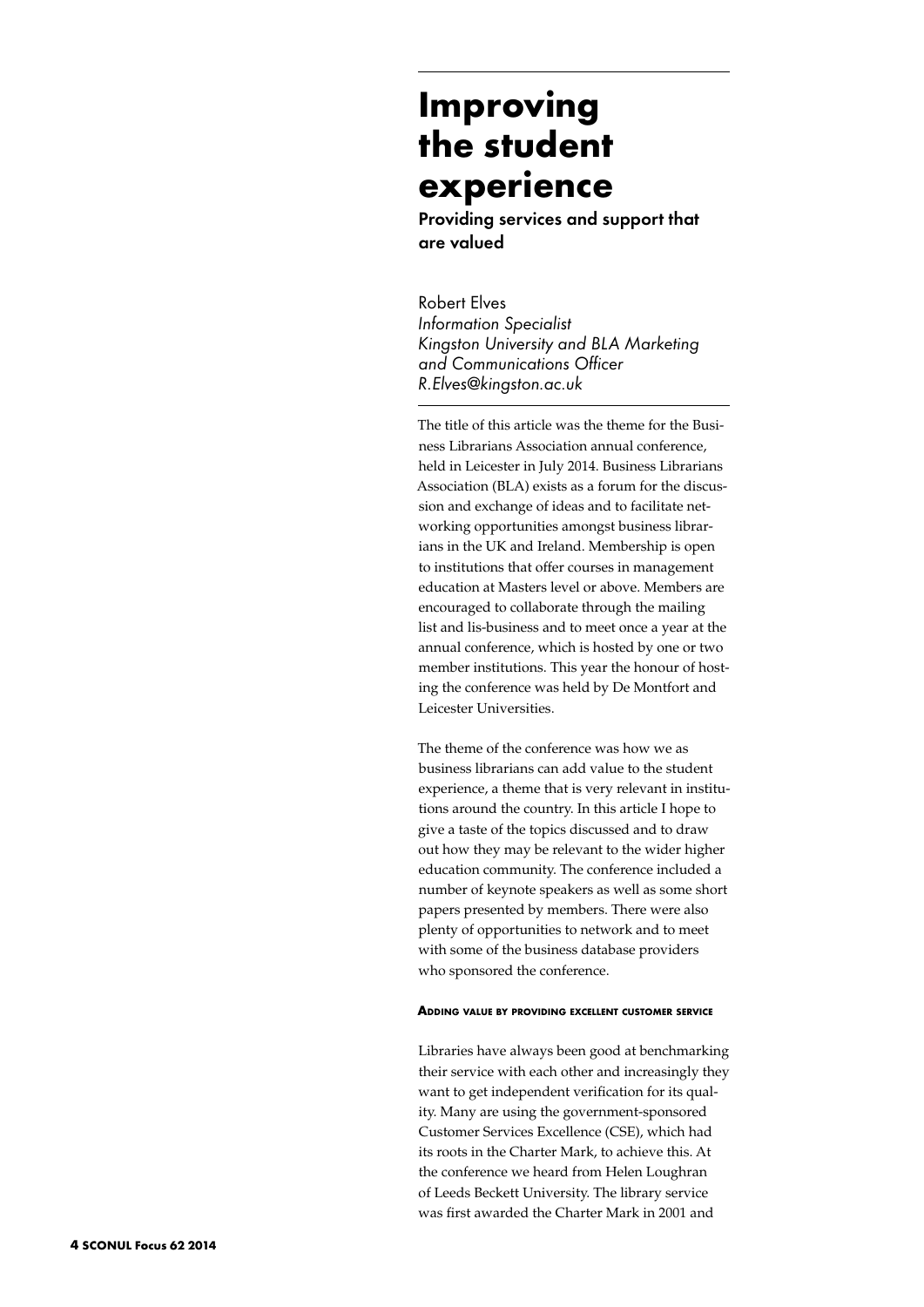achieved CSE accreditation in 2009. Now the institution as a whole has achieved the award. So how does achieving an award add value to the student experience? One of the criteria for CSE is to ensure that you know your students. As academic librarians we may feel that we know our students very well. We are often one of the first people they meet and we work with them through the ups and downs of their course. We know how particular courses differ and we adapt our services to match. Helen Loughran argued that front-line staff often have the best knowledge of the students, so at Leeds Beckett all library staff have at least one slot on the enquiry desk each week. CSE encourages you to go further, and look at how particular groups use different services and then to layer satisfaction rates on top of this. Any new service should have an impact assessment to ensure that no group of students is disadvantaged.

Knowing the students is only the first step; we should also listen to them. This is something we are all doing but, as Helen Loughran argued, CSE allows you to structure this better. In order to comply with CSE requirements you are compelled to do this strategically and to review this annually. The strategy should ensure that you have the right people listening in the right places and reviewing all of this to see how what was learnt was acted upon.

By knowing our students and listening to them we can deliver services that will be beneficial to them and will be used. We should also ensure that these services are of appropriate quality and then continue to develop them year on year. Tools such as the NSS demonstrate the added value these services bring to students.

### **Adding value by improving employability**

The second keynote speaker was Paul Chin, Head of Skills at the University of Hull. His session was followed by a workshop led by Kaye Towlson from De Montfort University. Through the keynote speech and the subsequent workshop we explored what each of our institutions currently offers and what more we as business librarians could do to help our students find jobs at the end of their course.

All those present at the conference know, as business librarians, the effectiveness of business databases in improving employability. Many of these databases are used commercially, and may help students to research a company prior to an

interview, so it is advantageous for students to be familiar with them and to mention them at interview. Is there more we can be doing?

One thing that Paul Chin highlighted from the start is that it is not just business students who need to be familiar with business databases. Many students with – say – a chemistry degree go into finance jobs, so we need to get our message to all students. Some universities run employability weeks, during which business librarians could offer a session on business terminology for nonbusiness students, for example.

In one of the members' short papers Joanne Farmer demonstrated how Northampton University is putting some of this into practice. They have identified the top ten employability skills and have mapped them against the curriculum.

Many graduates will be called upon to write a report in their job. They will need to evaluate a range of resources and then to reference them properly in their report. These are all skills we teach students, but we need to reinforce that they are life skills, not just academic skills.

There was another interesting members' short paper from Stephanie Allen at the University of Worcester. She talked about The Hive (Britain's first joint university and public library) and the way that it has provided a service to local businesses that did not exist before. Having students and the local community sharing facilities has brought many rewards as well as a few challenges.

## **Adding value by improving information literacy**

The fact that students need good analytical and referencing skills in graduate jobs links well with the third keynote speaker, Jane Secker, who talked about ANCIL (A new curriculum for information literacy). The original research project looked at the information literacy needs of undergraduate students starting during the five years following the project's inception. The aim was to produce a structured framework. This was further developed to see how this new curriculum could be implemented at a number of higher education institutions.

One of the key principles was that information literacy should not be about locating information so much as what you do with it. A range of literacies are talked about today– digital, media, academic, etc. – but it can be argued that information literacy overlaps with many of them. It is not the job of